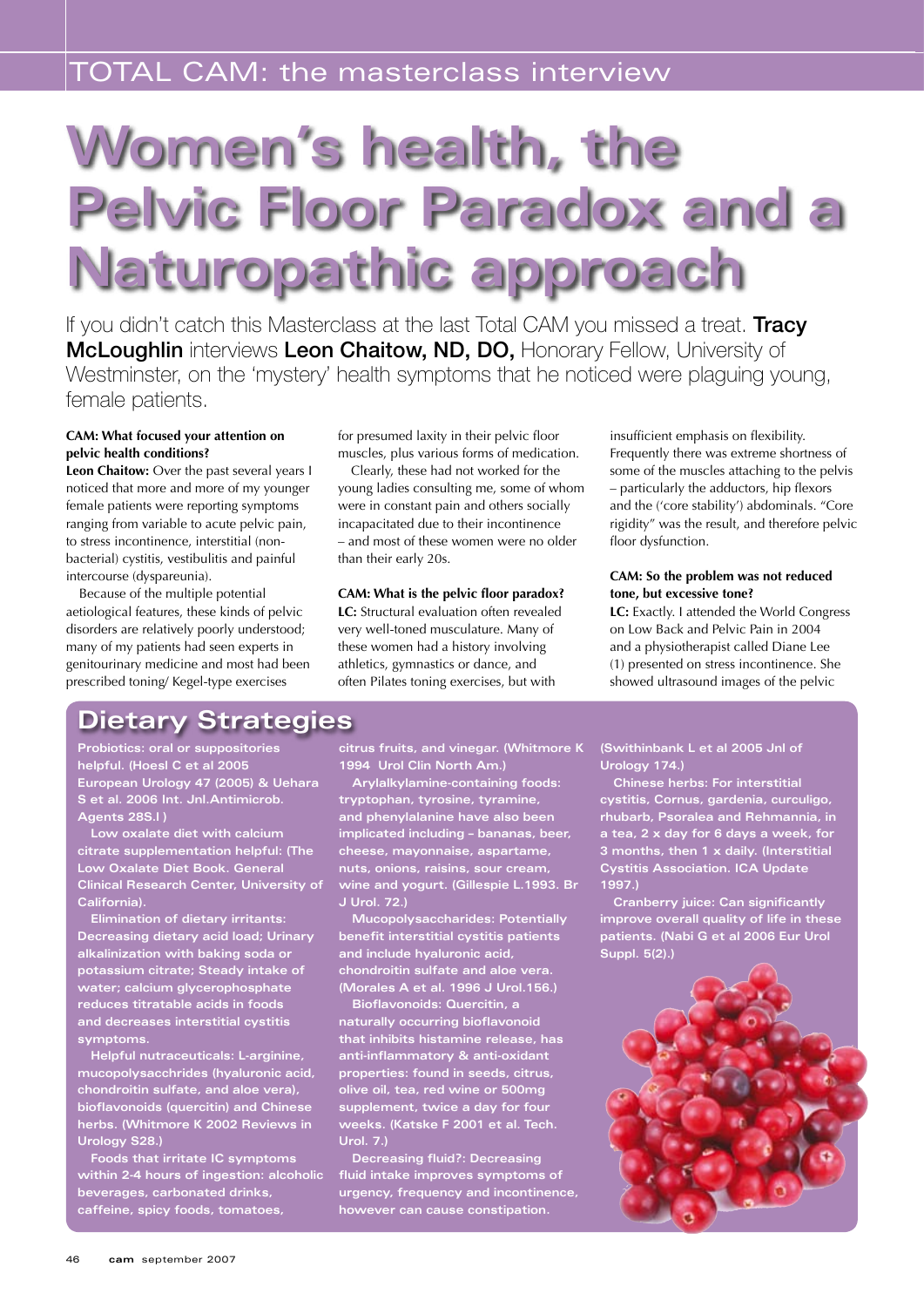# TOTAL CAM: the masterclass interview



floor and bladder in which, when asked to "retract" or "draw the pelvic floor upward," the opposite happened and the pelvic floor, along with the bladder, dropped toward the floor – with incontinence consequences. Such women would try to prevent from wetting themselves by the natural response of tightening and drawing up and in, but what if these muscles were already as tight as they could be? I speculated at that time that perhaps the better response would have been to learn to relax these clenched muscles and to be able to influence the pelvic floor via a relearned awareness of muscle control. To me, the "wow factor" that day was the recognition that these women were almost certainly also going to demonstrate paradoxical diaphragm behaviour and unbalanced breathing (and most do), which is one of my main areas of interest.

#### **CAM: So your area of interest 'moved south' as it were?**

**LC:** To incorporate that other diaphragm, the pelvic floor. My belief is that if normal diaphragm/breathing function can be restored and the pelvic floor muscles relaxed, re-education can take place efficiently and relatively easily.

#### **CAM: And what is the connection with breathing patterns?**

**LC:** There is a clear connection between respiratory function, pelvic floor function, and sacroiliac joint stability, particularly in women. If pelvic floor muscles are dysfunctional, spinal support can be compromised, increasing obliquus externus activity, which alters pelvic floor muscle activity, potentially leading to urinary incontinence.

A motor control deficit, operating in incontinent individuals, affects levator ani and pubo-coccygeus muscles, and therefore lumbopelvic stability. Also, work I reported on in 2004 and 2007 (2) showed motor control to be disturbed by the effects of breathing pattern disorders such as hyperventilation. After about 60 seconds of over-breathing, the postural (tonic) and phasic functions of both the diaphragm and transversus abdominis are reduced or absent, with major implications for spinal stability.

Another point here is that studies have pointed out the connection between low back pain and pelvic symptoms, including one that evaluated 38,000 women and found disorders of continence and respiration were strongly related to frequent back pain (3). Pelvic problems involving low back pain may be due to failed load transfer through the musculoskeletal components or the organs of the pelvic girdle.

#### **CAM: So for excessive tone patients, how is pelvic relaxation and re-education best brought about?**

**LC:** The wonderful work of some Americanbased practitioners rediscovered the evidence that trigger points can cause all of these symptoms, and that the trigger points and the symptoms frequently can be removed manually. Weiss's 2001 study (4), which was a landmark, and the other quality studies that followed it, all confirmed the validity of the link between major, often debilitating, pelvic symptoms, and the presence of high-tone pelvic floor musculature containing active trigger points.

Manually deactivating trigger points in the lower abdomen, inner thigh and sometimes internally, will help restore the muscles to their normal length and tone,

t